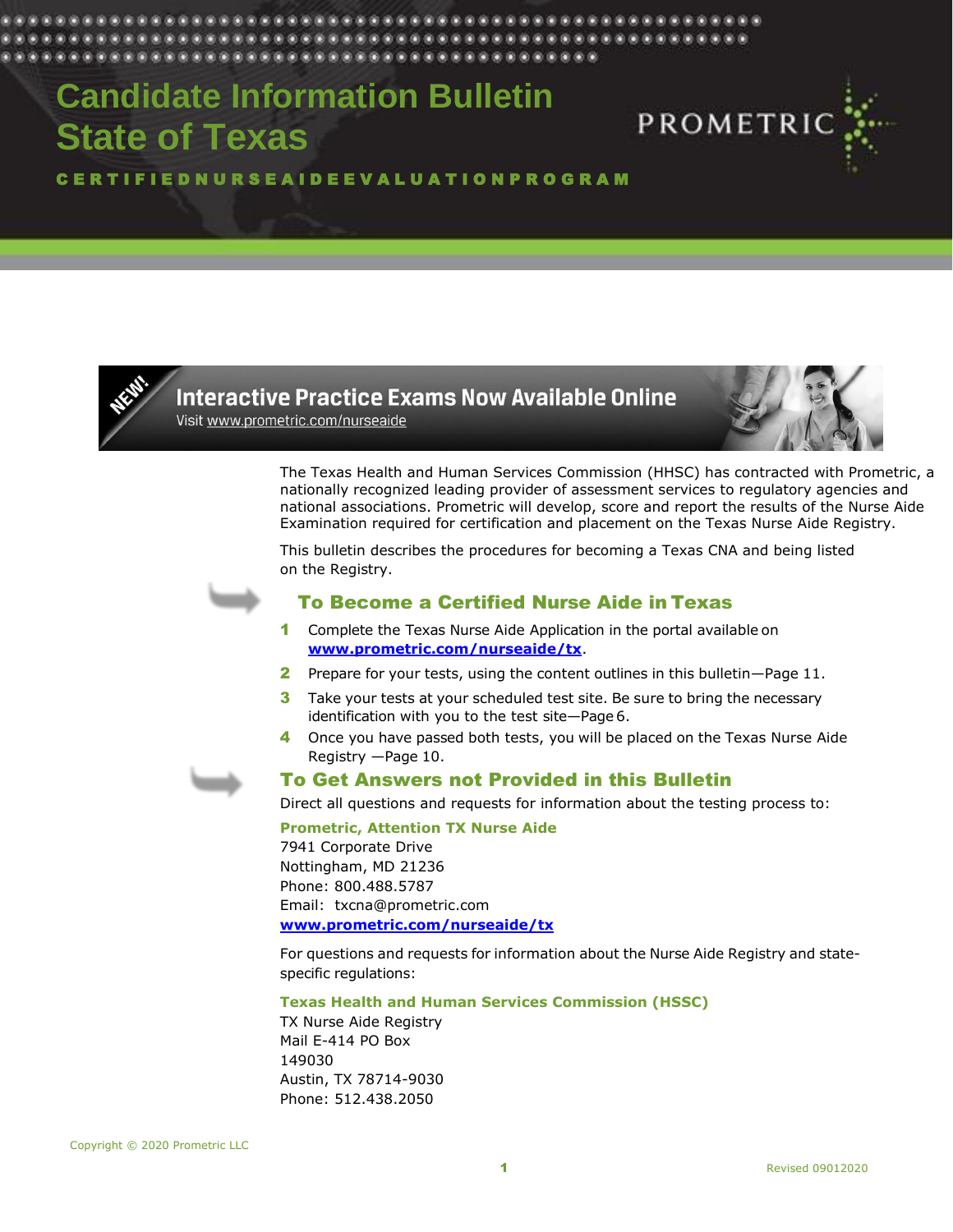

| <b>Eligibility to</b><br>Test | Eligibility for taking the Competency Evaluation Program testing is established by<br>meeting one of the following eligibility routes:                                                                                                                                                                                                                                                                                                                                                                                                    |  |  |
|-------------------------------|-------------------------------------------------------------------------------------------------------------------------------------------------------------------------------------------------------------------------------------------------------------------------------------------------------------------------------------------------------------------------------------------------------------------------------------------------------------------------------------------------------------------------------------------|--|--|
| <b>Requirements</b>           | <b>Route New Nurse Aide</b><br>Candidate applying under this eligibility route must:<br>Complete a Texas-approved training course within the last 24 months.<br>$\bullet$<br>Receive email from Prometric confirming that your training program<br>coordinator has uploaded your course completion information.<br>Logon and complete the application in the TX Nurse Aide portal found online at<br>$\bullet$<br>www.prometric.com/nurseaide/tx.                                                                                         |  |  |
|                               | Submit required exam fees to Prometric and schedule your exam<br>$\bullet$<br>appointments.<br>Pass the Clinical Skills exam and Written or Oral exam within 24 months of<br>completing your training. You will have three attempts to pass the Clinical<br>Skills exam and three attempts to pass the Written or Oral exam before you<br>are required to re-train.                                                                                                                                                                       |  |  |
|                               | <b>Route 5528 Nurse Aides with Expired Status</b><br>If you have NOT performed nursing or nursing related duties in a health care<br>setting and completed 24 hours of in-service education during the twenty-four<br>(24) months since registration or renewal, your nurse aide registration has<br>expired.<br>To renew your registration, you must take the skills and written or oral<br>$\bullet$<br>examinations.<br>To apply, call HHSC at 512.438.2050 or complete form NAR-5528 and<br>submit to HHSC for authorization to test. |  |  |

# The form is available at: **https://hhs.texas.gov/doing-businesshhs/licensing-credentialing-regulation/nurse-aide-registry/narforms**

NOTE: If you HAVE performed nursing or nursing related duties in a health care setting during the twenty-four (24) months and completed 24 hours of in-service education since registration or renewal, you do not need to re-test. Call HHSC at 512.438.2050 or have your employer complete form NAR-5506 and submit to HHSC.

The form is available at **https://hhs.texas.gov/doing-business-hhs/ licensing-credentialing-regulation/nurse-aide-trainingcompetencyevaluation-program-natcep/natcep-curriculum-forms**

# Route 5511 Nurse Aides with Equivalent Military Training Candidate applying under this eligibility route must have:

- Completed military training of 100 hours or more on or after July 1, 1989, equivalent to civilian nurse aide training.
- To apply, call HHSC at 512.438.2017 or complete form or complete form 5511-NATCEP and submit to HHSC for authorization to test.

The form is available at: **https:// hhs.texas.gov/doing-businesshhs/licensing-credentialing-regulation/nurse-aide-trainingcompetency-evaluation-program-natcep/natcep-curriculum-forms**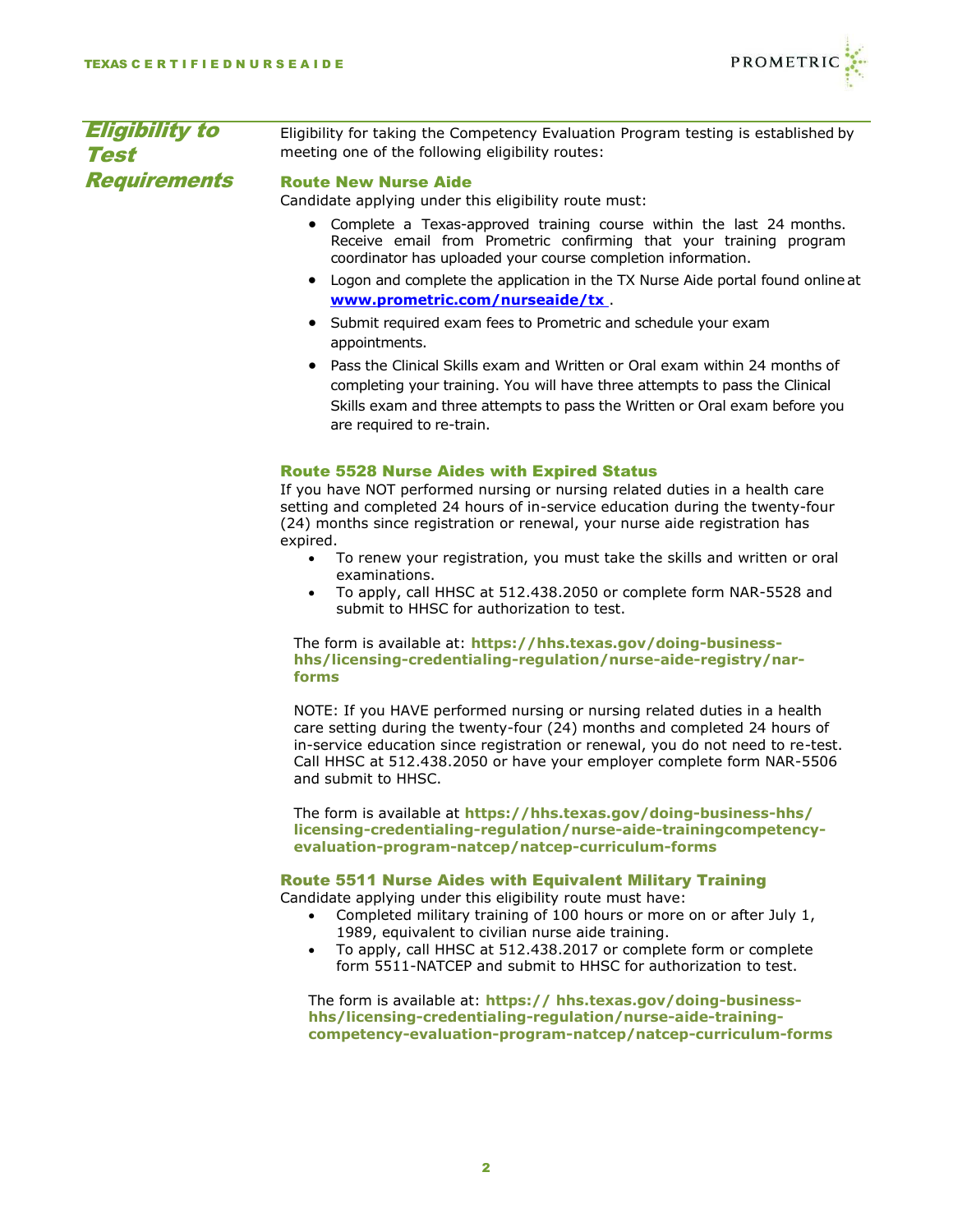

# Route 5512 (RN/LVN Graduate)

Candidate applying under this eligibility route must:

• Complete a state-accredited school of nursing in any state within the past twenty-four (24) months. To apply, call HHSC at 512.438.2017 or complete form 5512-NATCEP and submit to HHSC for authorization to test.

The form is available at: **https://hhs.texas.gov/doing-business-hhs/ licensingcredentialing-regulation/nurse-aide-trainingcompetency-evaluation-programnatcep/natcep-curriculum-forms**

# Route 5513 (RN/LVN Student)

Candidate applying under this eligibility route must have:

- Completed basic nursing training within the past twenty-four (24) months.
- To apply, call HHSC at 512.438.2017 or complete form 5513- NATCEP and submit to HHSC for authorization to test.

The form is available at: **https://hhs.texas.gov/doing-business-hhs/ licensing-credentialing-regulation/nurse-aide-trainingcompetencyevaluation-program-natcep/natcep-curriculum-forms**

# Route 5510 (Out-of-State Training)

Candidate applying under this eligibility route must have:

• Completed an approved training program in another state within the past twenty-four (24) months. To apply, call HHSC at (512) 438- 2017 or complete form 5510-NATCEP and submit to HHSC for authorization to test.

The form is available at: **[https://hhs.texas.gov/doingbusiness-hhs/licensing](https://hhs.texas.gov/doingbusiness-hhs/licensing-credentialing-)[credentialing-r](https://hhs.texas.gov/doingbusiness-hhs/licensing-credentialing-)egulation/nurseaide-training-competency-evaluation-programnatcep/natcep-curriculum-forms**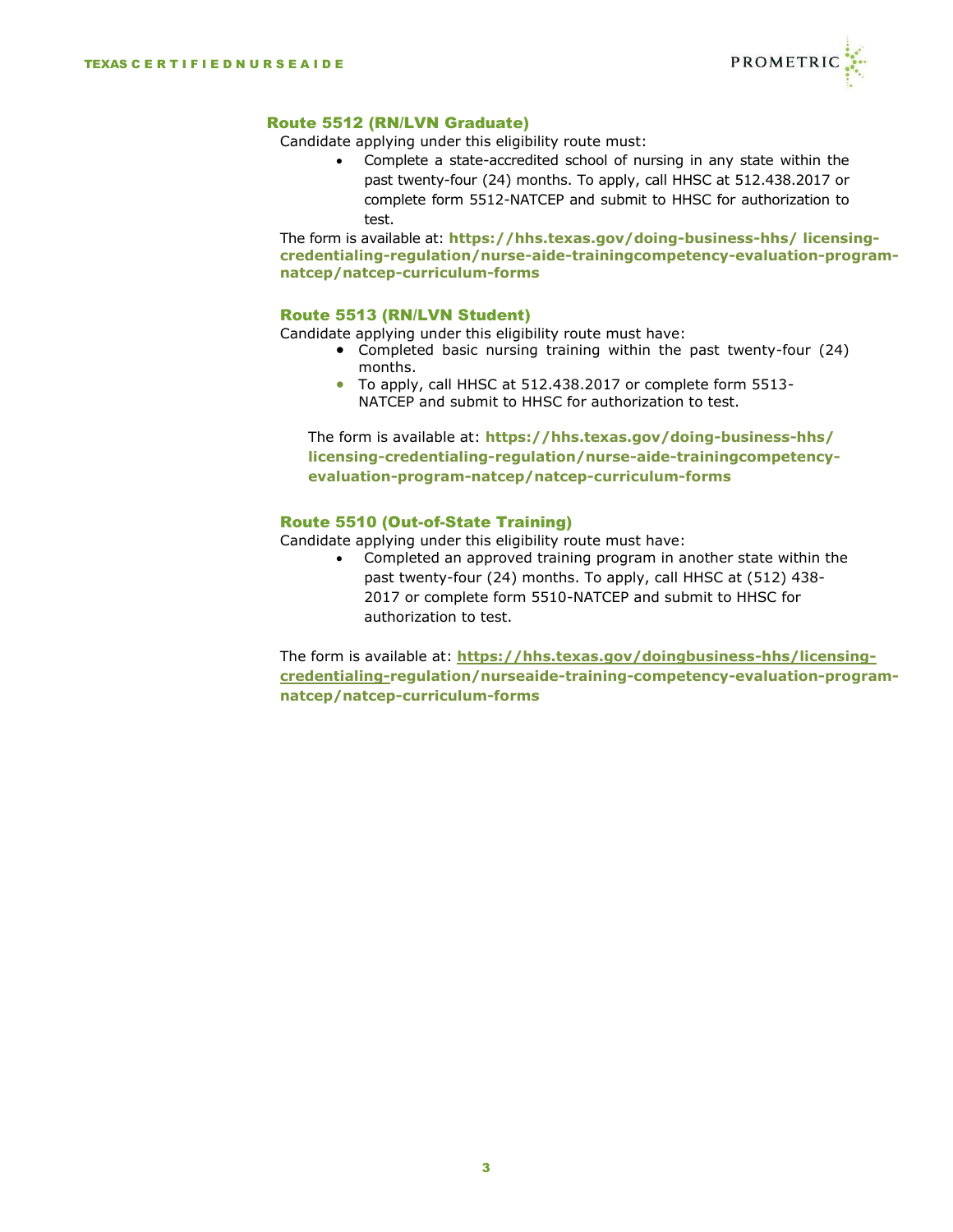

#### **Scheduling** Your Tests The Certified Nurse Aide (CNA) Competency Evaluation Program consists of a Clinical Skills Test and a Written/Oral Test. You must pass both tests to become a CNA.

You must complete a Texas Certified Nurse Aide Examination Application in the portal found at **[www.prometric.com/nurseaide/tx](http://www.prometric.com/nurseaide/tx)**. Complete the form clearly and accurately. Payment for testing will need to accompany the application or it will be considered incomplete.

**Social Security number.** If you do not have a Social Security number at the time you complete the registration form, you **will not** be allowed to test.

# Admission to Test Letter

When the exam application and payment is completed, you will be able to schedule your exams at any convenient testing centers or via remote proctoring (Written/Oral exams only) on dates and times that work for your schedule. You will be emailed an Admission to Test Letter (ATT) that will include the test site location as well as the start time of the exam.



**Note** Texas requires that a candidate complete testing within 24 months of the training completion date.

# Status Emails

You will receive a status email from Prometric throughout the registration, application, payment, and scheduling process. These emails will provide instructions for the next steps in the process.

# Written/Oral Exams

Written/Oral Exams are administered in four different types of locations. The specific options available to each candidate will appear in the TX Nurse Aide portal for selection at scheduling:

- Computer-Based Testing (CBT) locations open multiple days/week to candidates from any profession.
- Regional Testing Sites open to nurse aide candidates from any training program
- In-Facility Testing (IFT) sites open to nurse aide candidates with preapproval from the site
- Live Remote Proctoring available to any candidate with the required computer, internet, and space requirements (testing at home, school, etc.).

# Clinical Skills Exams

Clinical Skills Exams are administered in two different types of locations. The specific options available to candidates will appear in the TX Nurse Aide portal for selection at scheduling:

- Regional Testing Sites open to nurse aide candidates from any training program
- In-Facility Testing (IFT) sites open to nurse aide candidates with preapproval from the site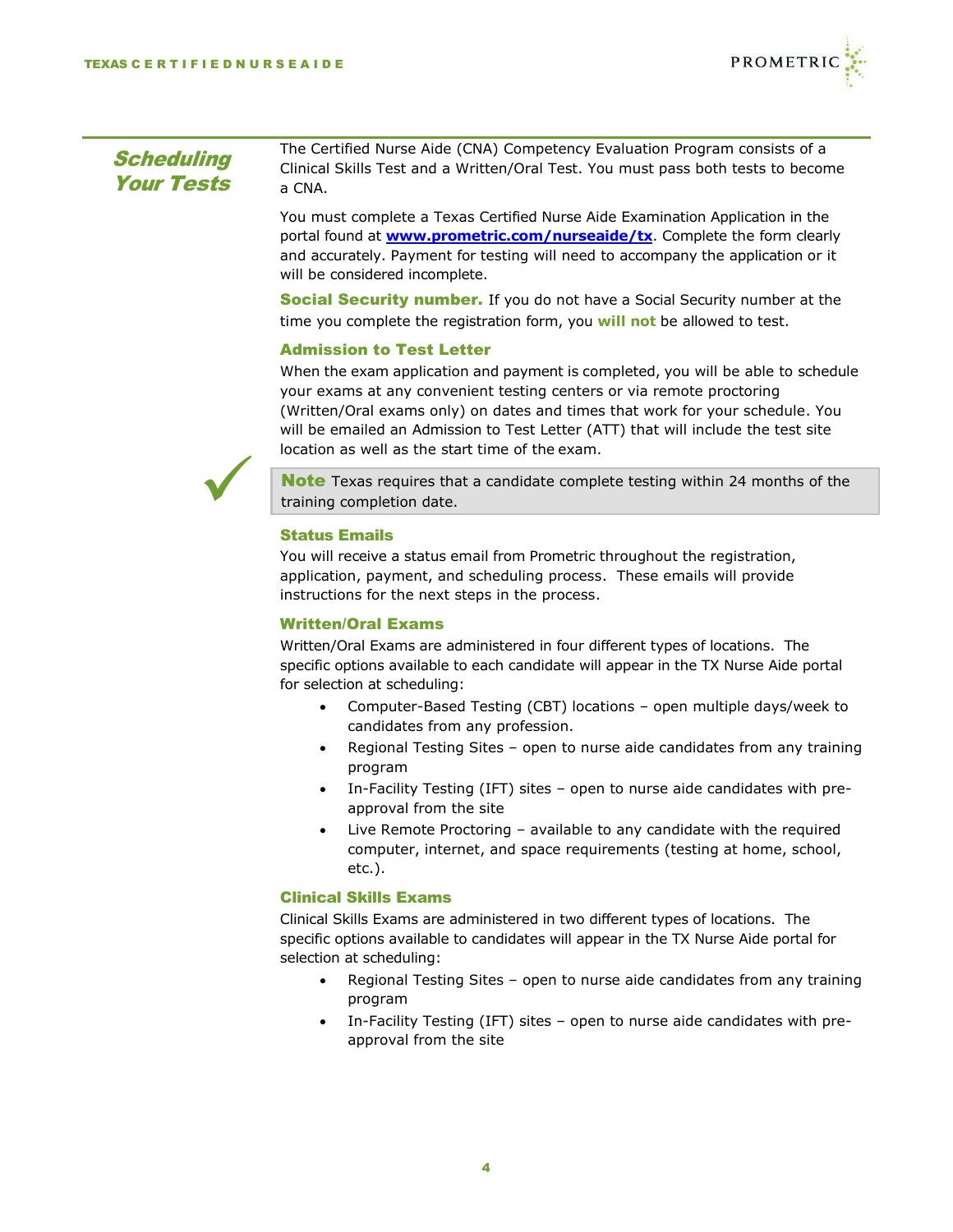✓



#### Fee Information

Testing fees are paid to **Prometric** when the application is processed and must be paid with 3rd party/employer check, cashier's check, money order, credit card or voucher.

Fees are as follows:

| <b>Test Options</b>                                                                   | Fees  |
|---------------------------------------------------------------------------------------|-------|
| <b>Newly Trained Tester</b>                                                           | Fee   |
| Written and Clinical Skills                                                           | \$125 |
| Oral English/Spanish and Clinical Skills<br>(includes Reading Comprehension)<br>Exam) | \$135 |
| <b>Lapsed/Other Candidate</b>                                                         | Fee   |
| Written and Clinical Skills                                                           | \$125 |
| Oral English/Spanish and Clinical Skills<br>(includes Reading Comprehension<br>Exam)  | \$135 |
| <b>Re-tester</b>                                                                      | Fee   |
| Written Test ONLY                                                                     | \$35  |
| Oral Test ONLY (Oral includes Reading<br>Comprehension Exam)                          | \$45  |
| <b>Clinical Skills Test ONLY</b>                                                      | \$90  |

**Important** Print your name on money orders, certified checks, or company checks. Testing fees are nonrefundable and nontransferable.

# Special Test Considerations

ADA Accommodation. HHSC complies with the provisions of the Americans with Disability Act as amended. If you need testing accommodations for the state exam, please indicate the specific request(s) when you complete your application in Prometric's portal. All candidates who are requesting accommodations because of a disability must provide appropriate documentation of their condition and how it is expected to affect their ability to take the test under standard conditions. Test accommodations are individualized and considered on a case-by-case basis. Accommodation requests must be submitted 6 weeks prior to the exam date for approval. Contact HHSC at 512.438.2017 if you need assistance.

The Clinical Skills and Written/Oral tests are written so as not to exceed a sixthgrade reading level, as required by the Texas Competency Evaluation Program..

English as a Second Language (ESL). The Texas Nurse Aide Competency Exam is offered in English and Spanish. Translators are not permitted and translation dictionaries may not be used during the exam administration. Information about taking the exam in an oral format is available on Page 7. All candidates testing by way of Oral Exam are required to also pass a Reading Comprehension exam.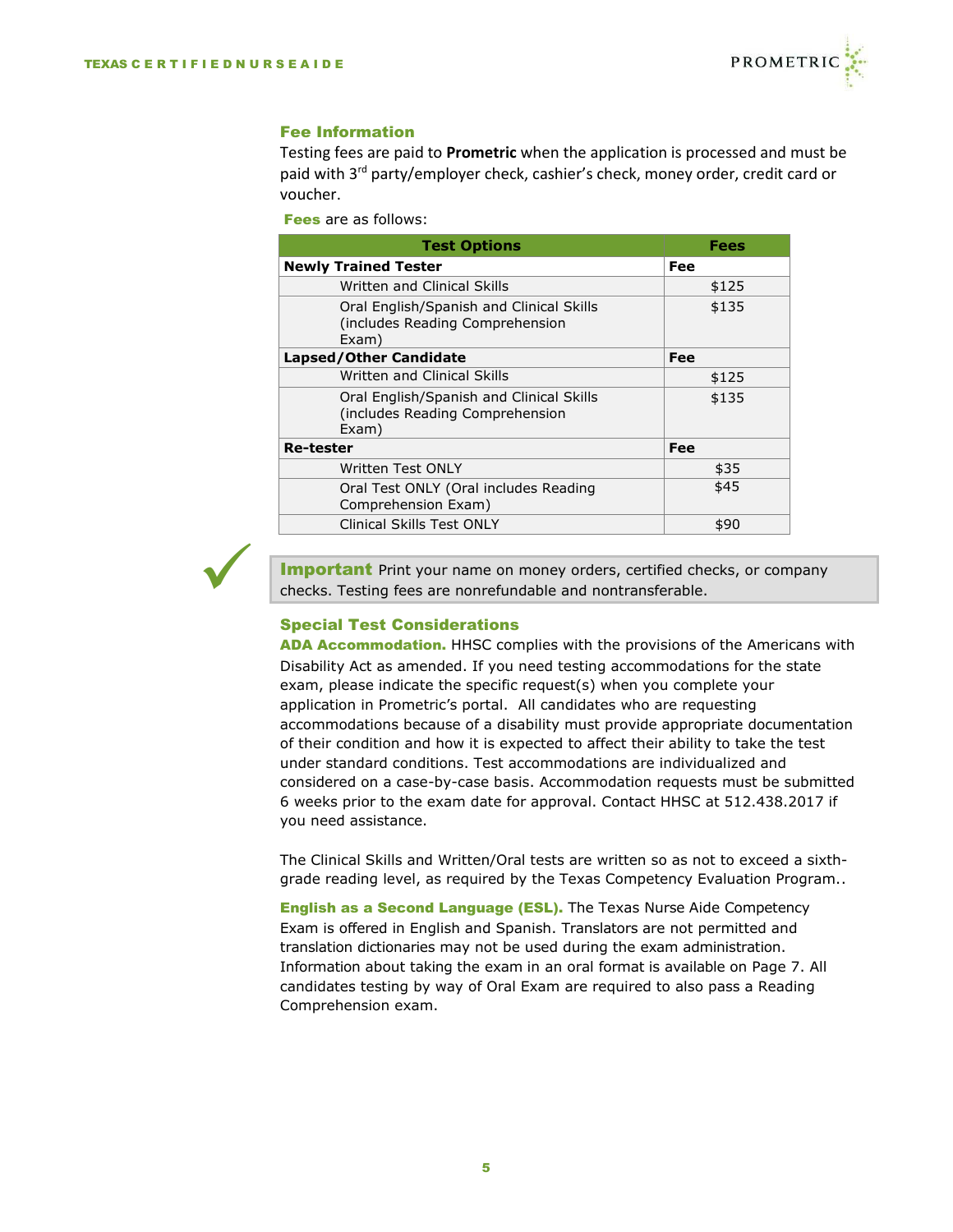

| <b>Rescheduling</b>   | Rescheduling fees will apply as follows:                                                                                                                                                                                                                                                                                                                                                                                                                                                                                                                                                                                                                                                               |  |  |  |
|-----------------------|--------------------------------------------------------------------------------------------------------------------------------------------------------------------------------------------------------------------------------------------------------------------------------------------------------------------------------------------------------------------------------------------------------------------------------------------------------------------------------------------------------------------------------------------------------------------------------------------------------------------------------------------------------------------------------------------------------|--|--|--|
| a Test<br>Appointment | \$25 fee if you reschedule 5-29 days before your test.<br>If you reschedule less than 5 days before your test you will lose your test fee and be<br>considered a no show for the exam. In order to reschedule you will need to pay the<br>entire test fee again. There is no charge for rescheduling 30 or more days before your<br>appointment.                                                                                                                                                                                                                                                                                                                                                       |  |  |  |
|                       | <b>If Absent or Late</b><br>If you miss your test, or are late and are not allowed to test, you will be considered<br>a "no show" and will need to reschedule your exam. You will be required to pay the<br>exam fee of the exam(s) in order to be scheduled to test.                                                                                                                                                                                                                                                                                                                                                                                                                                  |  |  |  |
|                       | <b>Emergency Closing</b><br>If a test administration is canceled due to weather conditions or other major<br>incidents, you will be rescheduled for another appointment without additional cost.                                                                                                                                                                                                                                                                                                                                                                                                                                                                                                       |  |  |  |
| Taking Your<br>Tests  | You should arrive at least 30 minutes before your scheduled test appointment.<br>This allows time for you to sign in and for staff to verify your identification.                                                                                                                                                                                                                                                                                                                                                                                                                                                                                                                                      |  |  |  |
|                       | <b>What to Bring to the Test Site</b><br>You must bring all the following items with you to the test site.<br>• Authorization to Test (ATT) Letter. You must present the original letter<br>sent to you by Prometric via email.<br>• Government-issued Photo Identification with Signature (such as a<br>driver's license, passport, or Texas ID card). This identification must be<br>current (non-expired) and must have both a photograph and a signature.<br>• A second form of Identification with Signature (such as a school ID card,<br>facility ID, or library card).<br>ID that is cracked, torn or may have been tampered with will not be<br>accepted and you may not be admitted to test. |  |  |  |
|                       | <b>Important</b> If you fail to bring all of the required documents listed on your<br>testing appointment email, you will not be allowed to test.                                                                                                                                                                                                                                                                                                                                                                                                                                                                                                                                                      |  |  |  |
|                       | <b>What to Wear on Test Day</b><br>If you are taking the Clinical Skills Test, you are required to wear flat, nonskid,<br>closed-toed shoes. It is suggested that a uniform or scrubs be worn on the day of<br>testing. You should also have a watch with a secondhand.                                                                                                                                                                                                                                                                                                                                                                                                                                |  |  |  |
|                       | <b>Clinical Skills Test Overview</b><br>The Clinical Skills test is a timed test. You will be scored on five skills. While<br>performing three assigned skills, you will also be scored on two additional                                                                                                                                                                                                                                                                                                                                                                                                                                                                                              |  |  |  |

performing three assigned skills, you will also be scored on two additional skills - Handwashing and Indirect Care. Indirect Care is care related to resident rights, communication with the resident, resident safety and comfort, and infection control. The outline shown on Page [12 is](#page-10-0) a list of the possible tasks you might be asked to perform during the Clinical Skills Test. Each test form has its own time limit based on the combination of skills being asked to perform. The instruction card you will be given will advise you of your time limit.

To pass the Clinical Skills test, you must pass all five skills. You are not required to perform the skill perfectly, but you are required to demonstrate competency of the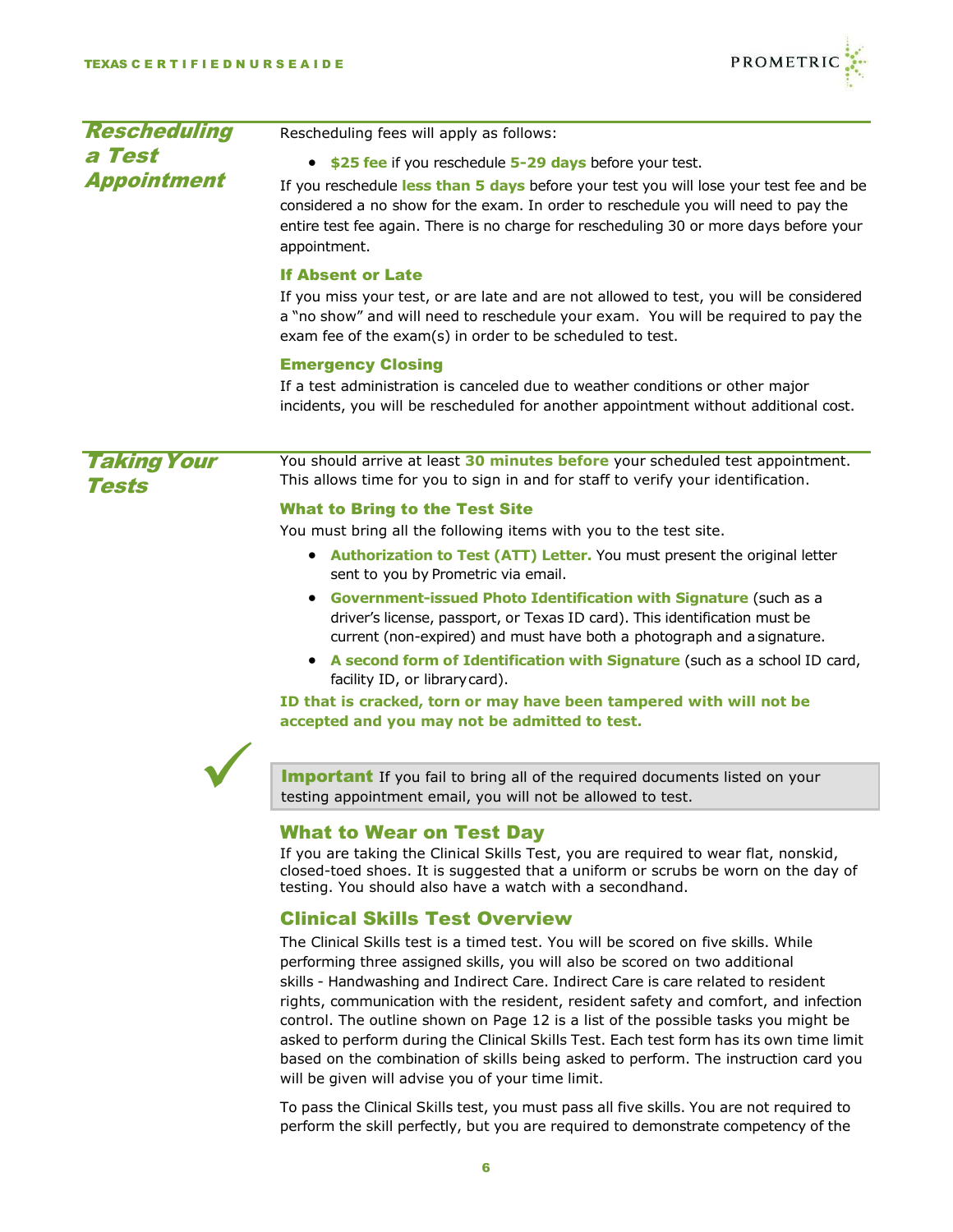

skill. Each skill has a list of checkpoints. The Nurse Aide Evaluator (NAE) will watch you perform the skill and compare your performance to the checkpoints for the skill. A Clinical Skills Checklist is located online at **[www.prometric.com/nurseaide/la](http://www.prometric.com/nurseaide/la)**.

Once you are at the test site, listen carefully to the instructions given by the NAE. You will be given an instruction sheet to refer to during testing that lists the skills you are to perform. The test will take place in a clinical laboratory, with someone acting as a resident or with amannequin.

The rules for the Clinical Skills test allow you to make corrections while performing a skill. You must tell the NAE that you are making a correction during the skill. Once you have completed a skill and have indicated to the NAE that you are done with the skill, you may not go back to correct a previousskill.

The NAE who administers the Clinical Skills test is not permitted to teach, coach, or discuss your results or performance with you.

# Written Test Overview

You will take the Written Test on a computer at the test site or via remote proctoring. You do not need computer experience to take the test. You will use a computer mouse to select answers. Before you begin the test, you will have the chance to answer several practice questions to make sure you know how to use the computer.

The Written Test consists of 60 multiple-choice questions that evaluate your nurse aide knowledge and skills. You will have 90 minutes to take the test. The content outline shown on Page [12 i](#page-10-0)s the basis for the Knowledge Test. The outline lists all topics covered in the test and the approximate percentage of questions asked about each topic.

# Oral Test Overview

The Written test can be taken in an Oral form. During an Oral test, you will hear the questions read to you while reading and answering questions on the computer. You may replay questions as many times as needed. If you would like to take the Oral test, you must select this option on the application form. This request cannot be made on the day of testing.

Besides the multiple choice knowledge portion of the test that is the same as taken by all nurse aide candidates, the Oral test has an additional section of exam questions on Reading Comprehension. The Reading Comprehension Test has approximately 15 questions. This test is used to find out if candidates have the reading skills a nurse aide who works in a nursing facility needs.

Candidates must pass both the Reading Comprehension section and the Oral test section on the same day in order to pass the Oral test. Candidates will be given a separate score for each section. Each time a candidate takes the Oral test, she/he will be required to take the Reading Comprehension section, even if it was passed in a previous attempt.

# Practice Exam

A Nurse Aide Practice Exam is available online at **[www.prometric.com/nurseaide/](http://www.prometric.com/nurseaide)tx**. The practice exam is created in the same format and uses the same question types as the actual certification exam. The practice exam will also help you become familiar with the computer-based testing process.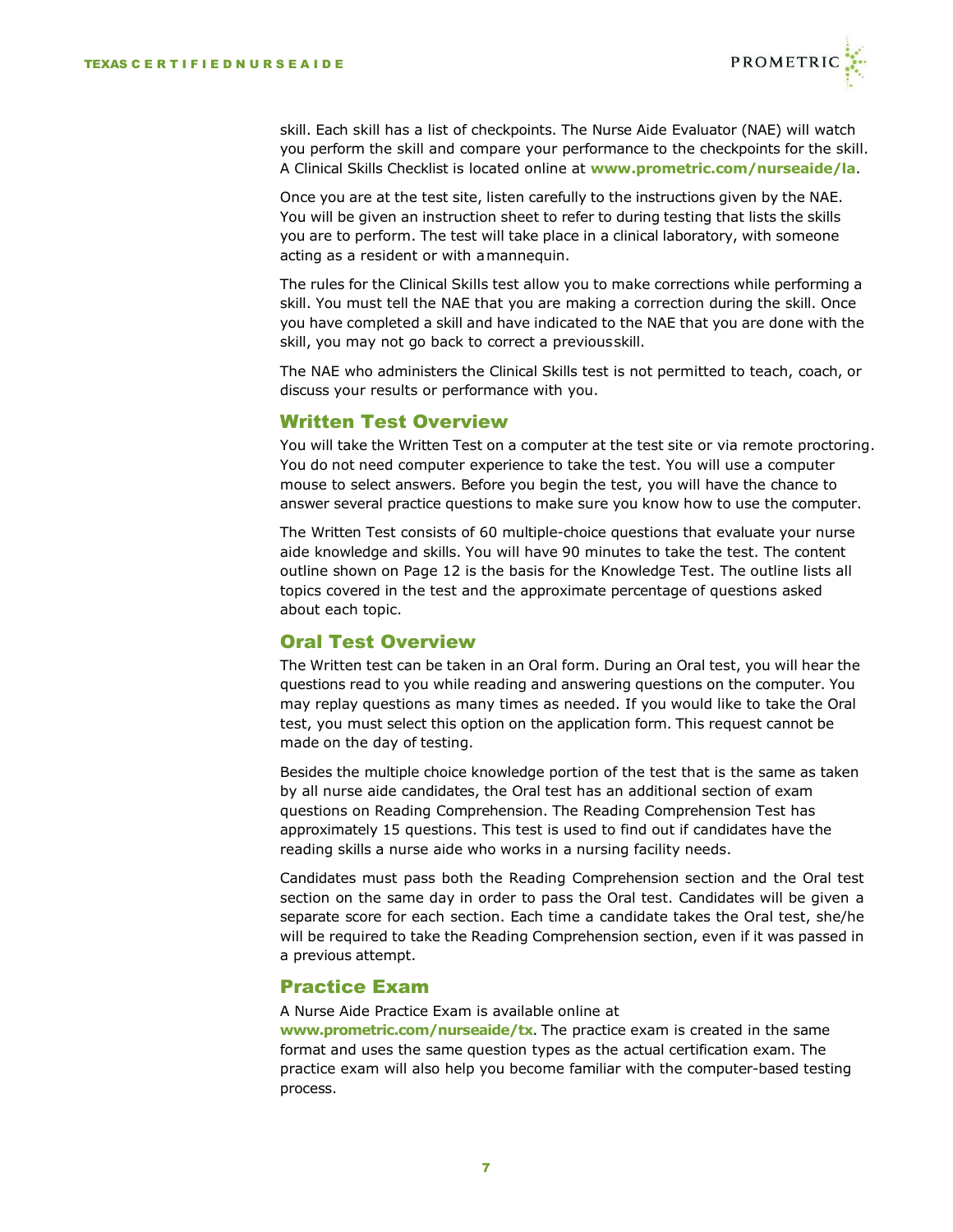

During the practice exam, you will get immediate feedback to correct and incorrect responses as well as overall feedback at the end of the session. The practice exam will list rational statements and reference listings for furtherstudy.

The Written Nurse Aide Practice Exam contains 50 questions. The fee for each practice exam is \$10. A super pack of all 3 practice exams is available for \$25 and is payable online using a credit or debit card at the time you purchase the practice exam.

The Clinical Skills Readiness Test allows you to prepare for your skills exam by testing your knowledge of the skills you will need to perform on the day of testing. There are 6 tests available with 3-4 skills in each. The fee for each Clinical Skill Readiness test is \$5 to \$7 with a super pack of all skills available for \$25. The fee is payable online using a credit or debit card at the time you purchase the practice exam.

# Sample Test

A Nurse Aide Certification Sample Test is located on Page 14 of this bulletin. The sample test is intended to help you become familiar with the exam format. How well you do on this sample test does not predict your results on your actual test.

| <b>Test Site</b><br><b>Regulations</b> | The following regulations will be observed at each test site. If you do not<br>follow these rules, it will result in the disqualification of your test. Prometric<br>reserves the right to audiotape and videotape any testing session. |
|----------------------------------------|-----------------------------------------------------------------------------------------------------------------------------------------------------------------------------------------------------------------------------------------|
| <b>References</b>                      | No reference materials, papers or study materials are allowed at the test center.<br>If you are found with these or any other aids, you will not be allowed to continue<br>the test and your answers will not bescored.                 |
| <b>Personal Items</b>                  | Prometric is not responsible for personal items brought to the test center. It is<br>recommended that personal items not be brought into the test site. Note the<br>following:                                                          |
|                                        | Electronic equipment is not permitted in the testing area. This includes cell<br>phones, pagers, cameras, recording devices, etc. All of these items will be<br>collected by the Nurse Aide Evaluator (NAE) or proctor.                 |
|                                        | Other personal items—purses, briefcases, etc.—are not permitted in the testing<br>area. Note: It is recommended that purses not be brought to the test center.<br>Access to purses will not be allowed during testing.                  |
| <b>Restroom Breaks</b>                 | If you leave the testing room while an exam is taking place, you must sign out/in<br>on the roster and you will lose exam time.                                                                                                         |
|                                        | You will not have access to any personal items during this break.<br>$\bullet$<br>You are not allowed to use any electronic devices or phones during breaks.                                                                            |
| <b>Visitors</b>                        | No guests, visitors, children or family members are allowed at the test center.                                                                                                                                                         |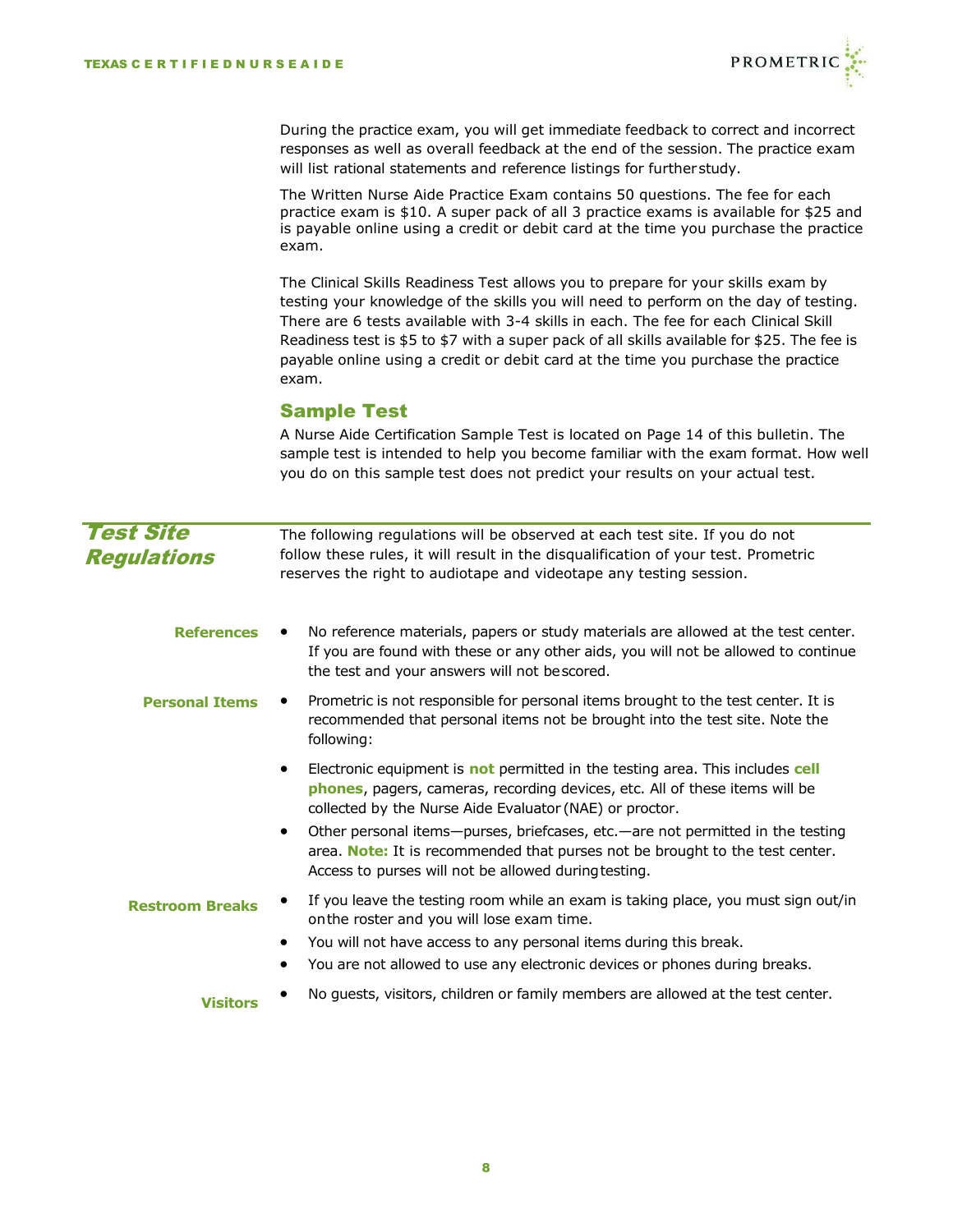

#### **Misconduct or Disruptive Behavior**

If you engage in any disruptive or offensive behaviors, you will be dismissed from the examination. If dismissed, your test results will be invalid and the details of the misconduct will be reported to HHSC. Examples are: giving or receiving help, **cell phones ringing in the test center**, resident actors talking, prompting or moving when not directed to do so, taking part in an act of impersonation, removing test materials or notes from the testing room, using rude or offensive language and behavior that delays or interrupts testing.

- **Weapons**
	- Weapons are not allowed at the test center.



**Important** Every time you enter the test room, you will be asked to turn your pockets inside out to confirm that you have no prohibited items. The test site administrator will collect any materials that violate the rules.

If Questions Arise. Test site employees are not allowed to answer any questions about the test content. If you do not understand a question on the test, you should answer the question to the best of yourability.

Copyrighted Questions. All test questions are the property of Prometric LLC and are protected by copyright. Federal law provides severe civil and criminal penalties for the unauthorized reproduction, distribution, or exhibition of copyrighted materials.

Your Test Results

Written/Oral Test Since your test is given on computer, you will get a score report emailed to you on the same day. The score report will list either pass or fail. Test site employees cannot discuss your results with you.

Clinical Skills Test Your score report will be emailed to you shortly after the completion of your test. You must pass all five skills to pass the Clinical Skills test. The nurse giving the Clinical Skills test is not allowed to discuss your results with you.

#### Passing Candidates

Once you pass both the Clinical Skills Test and Written/Oral Test, your information will be provided to HHSC for entry in the Texas Nurse Aide Registry. Results are confidential and are not given out over the phone.

# Unsuccessful Candidates

If you were unsuccessful in either test and remain eligible to retest, you need to go to the Exam Scheduling portal on [www.prometric.com/nurseaide/tx](http://www.prometric.com/nurseaide/tx) to submit payment and schedule a retest.

Candidates can log onto the TX Nurse Aide portal at [www.prometric.com/nurseaide/tx](http://www.prometric.com/nurseaide/tx) using their username and password at any time to access their exam result history and review score reports.

**Important** You may only take the Clinical Skills Test and/or the Knowledge Test three times each in 24 months. If you are unable to pass both tests in the allotted attempts, you will be required to retrain before retesting.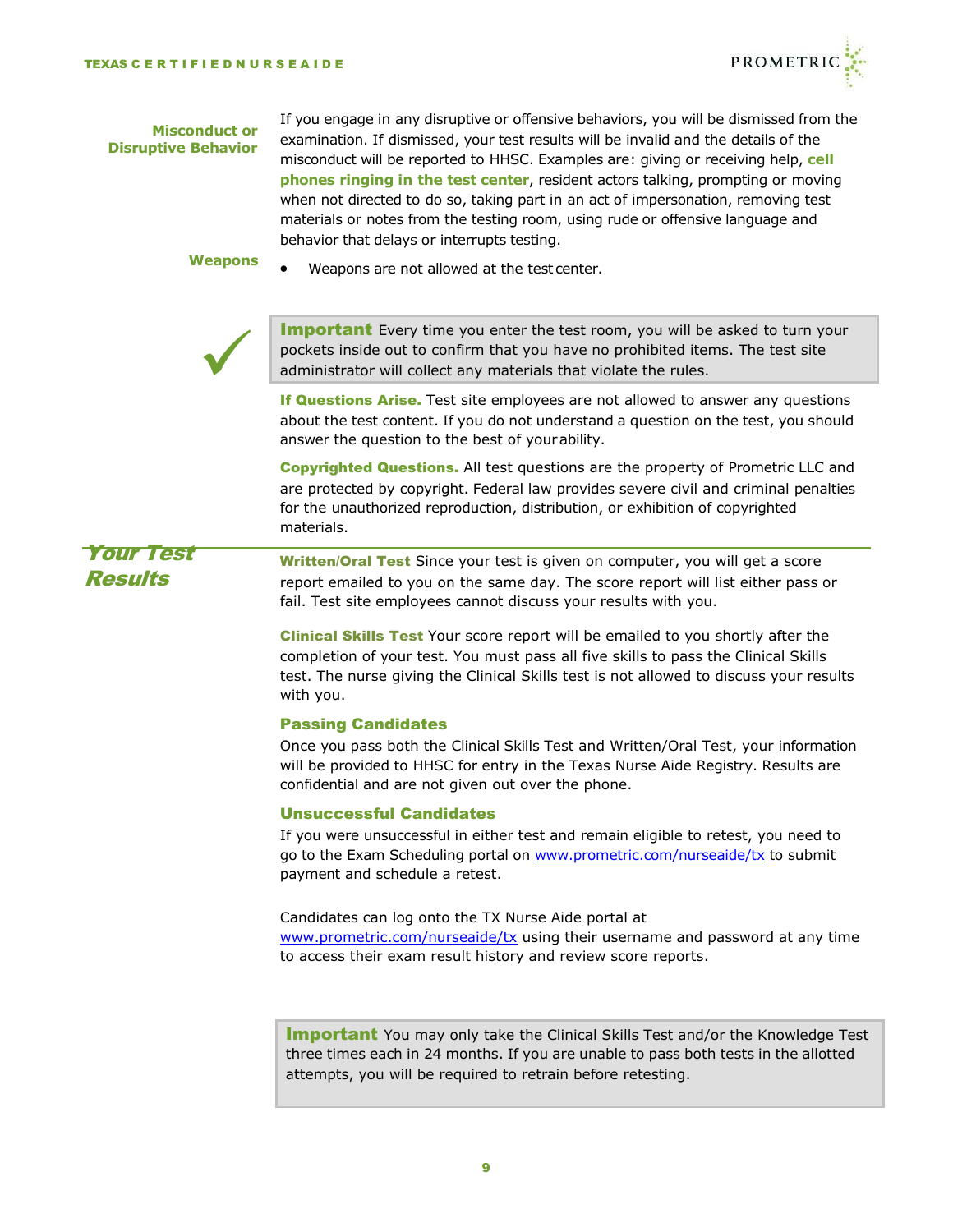

| <b>Appeals Process</b> | Our goal is to provide a quality test and a standard testing experience for every<br>candidate. If you are dissatisfied with either and believe we can correct the<br>problem, we would like to hear from you. We provide an opportunity for general<br>comments at the end of your test. Our personnel will review your comments, but<br>you will not receive a direct response.   |
|------------------------|-------------------------------------------------------------------------------------------------------------------------------------------------------------------------------------------------------------------------------------------------------------------------------------------------------------------------------------------------------------------------------------|
|                        | If you are requesting a response about test content, registration, scheduling or test<br>administration (testing site procedures, equipment, personnel, etc.), please submit<br>an appeal in writing within 60 days of your test date. Your appeal must provide<br>your name, the test title, the date you tested and the details of your concern,<br>including all relevant facts. |
|                        | The Appeals Committee will review your concern and send you a written response<br>with acknowledgement of receipt within 10 business days.                                                                                                                                                                                                                                          |
|                        | <b>Certified Nurse Aide Registry</b><br>an sa sa sa sa sa sa falla na sa sa bhain ∕ fan a bhain an an Fhaoil sa bhain fhac an sa sa s                                                                                                                                                                                                                                               |

After you successfully pass the Competency Evaluation Program — both the Clinical Skills Test and the Written/Oral Test — you will be placed on the Texas Nurse Aide Registry. Your Nurse Aide Registry certificate is valid for two years from the time of issue.

# Registry Verification

Before an individual can be hired as a nurse aide, the employer must verify successful completion of the NATCEP.

Nurse aides with findings of resident abuse, neglect, and/or misappropriation of resident property will remain on the Registry with the findings placed in their record. This information will be disclosed to the health facilities that call to verify a person's standing. Findings placed on the Registry are permanent and will be removed only when:

- The findings have been made in error;
- An individual has been found not guilty in a court of law; or
- The state is informed of a registrant's death.

A nurse aide under investigation for resident abuse, neglect and/or misappropriation of resident property is given a hearing and has an opportunity to rebut findings in the Registry. Only validated findings are placed on the Registry. **This is public information**.

Moving out of state If you are a nurse aide moving from Texas to another state, you must contact the Registry of that state to see if your CNA status can be transferred to that state as requirements vary from state to state. You must complete the Reciprocity process of the state you wish to transfer to.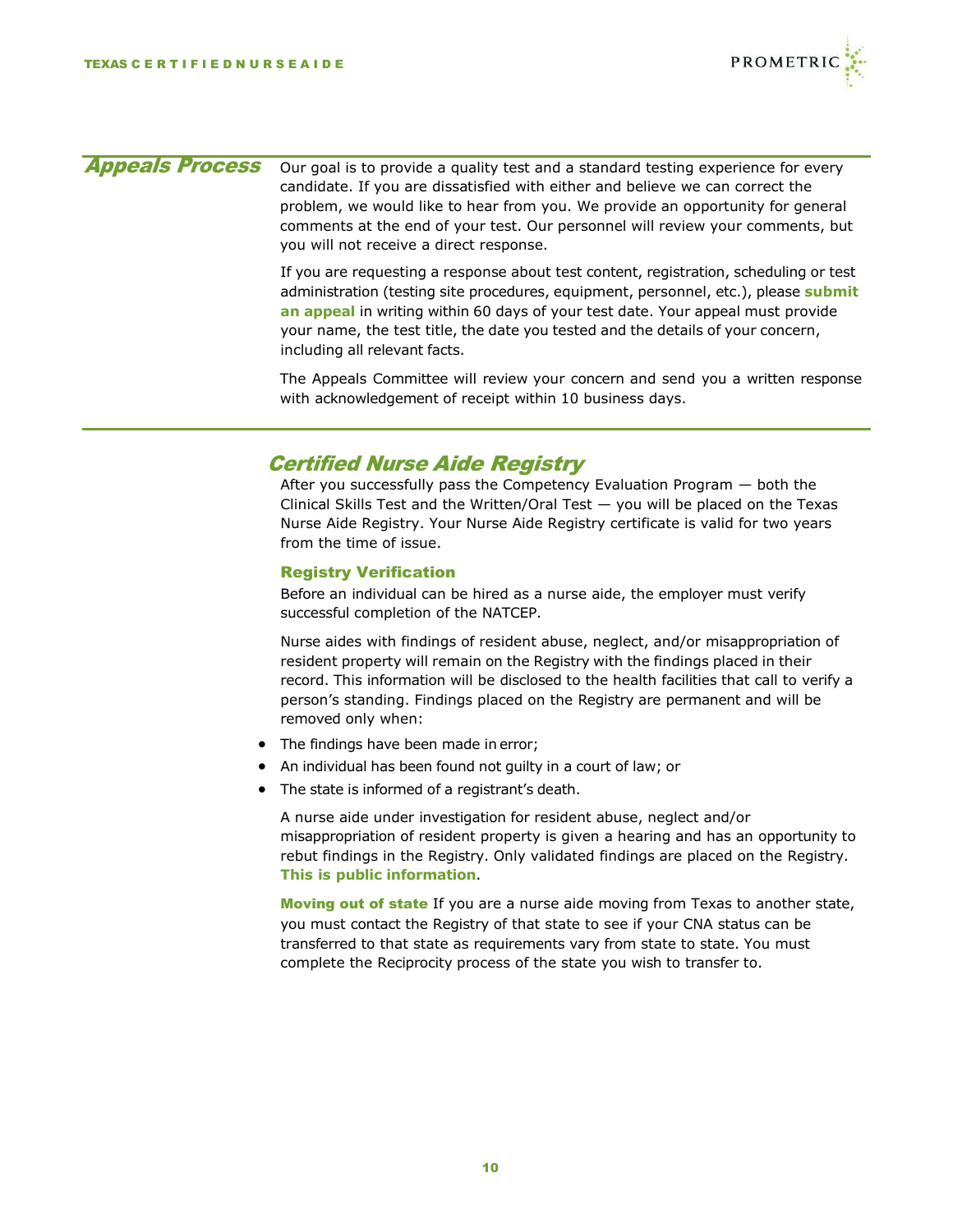

# Examination Content Outlines

<span id="page-10-0"></span>The Competency Examination consists of two tests, a Written (Knowledge) test, and a performance-based Clinical Skills test. You must pass both the Written and Clinical Skills test within 12 months of completing your nurse aide training.

#### **Written (Knowledge) Test Content Outline 60 questions—90 minute time limit**

The following outline gives an overview of the content of Written Test. The test will include questions on the subjects contained in this outline.

# **I. Role of the Nurse Aide - 20%**

- A. Personal responsibility
	- 1. Reporting requirements
	- 2. Promotion of personal health and safety
	- 3. Promotion and protection of resident rights
	- 4. Time management and work prioritization
	- 5. Workplace standards, including ethical and unethical behaviors
	- 6. Nurse Aide Registry
- B. Nurse aide as a member of the health care team
	- 1. Job responsibilities of the nurse aide, including duties and limitations
	- 2. Interdisciplinary team member roles
	- 3. Teamwork principles (e.g., collaboration, cooperation, sharing information, customer service)
	- 4. The care planning process and implementation
	- 5. Nurse aide's responsibility to provide care according to the care plan
- C. Interpersonal relations/communication skills
	- 1. Communication principles
	- 2. Communication types
	- 3. Factors affecting communication
	- 4. Therapeutic communication techniques

#### **II. Promotion of Safety - 22%**

- A. Potential hazards in the healthcare environment
- B. Common injuries of residents (e.g., skin tears and shearing, falls, spills, burns, bruises)
	- Risks related to common injuries
- D. Safety and comfort
	- 1. Comfort needs of the resident
	- 2. Accident prevention including fall prevention protocols
	- 3. Restraint techniques and alternatives
	- 4. Legal implications in the use of restraints
	- 5. Risk factors for elopement (resident leaving without staff knowledge)
- E. Safety devices (e.g., wanderguard, alarms)
- F. Infection prevention and control
	- 1. Maintaining a clean environment
	- 2. Factors that contribute to spread of disease-causing organisms
	- 3. Signs and symptoms of infections
	- 4. Practices that decrease the risk of exposure to disease-causing organisms
- G. Emergencies
	- 1. Emergency and disaster response protocols
	- 2. Immediate life-safety techniques
	- 3. Evacuation procedures
- H. Fire prevention and safety

#### **III. Promotion of Function and Health of Residents - 20%**

- A. Personal care skills
	- 1. Feeding
	- 2. Bathing
	- 3. Perineal care, including catheter
	- 4. Foot/nail care
	- 5. Mouth care
	- 6. Skin care
	- 7. Toileting
	- 8. Grooming
	- 9. Dressing/undressing
- B. Health maintenance/restoration
	- 1. Promoting circulation and skin integrity (e.g., specialized mattresses, chair cushions, positioning)
	- 2. Nutrition and hydration
	- 3. Sleep and rest needs
	- 4. Elimination (bowel and bladder)
	- 5. Mobility, including bed mobility
	- 6. Effects of immobility
	- 7. Care and use of assistive devices
- C. Age-related changes
	- 1. Cognitive (e.g., memory) changes
	- 2. Psychosocial (e.g., relationships) changes
	- 3. Physical changes
- D. Psychosocial needs of residents
	- 1. Fundamental human needs (e.g., Maslow's Hierarchy of Needs)
	- 2. Emotional support strategies
	- 3. Intervention strategies to assist residents in coping with losses and adjustments to nursing home placement (e.g., control, autonomy, privacy)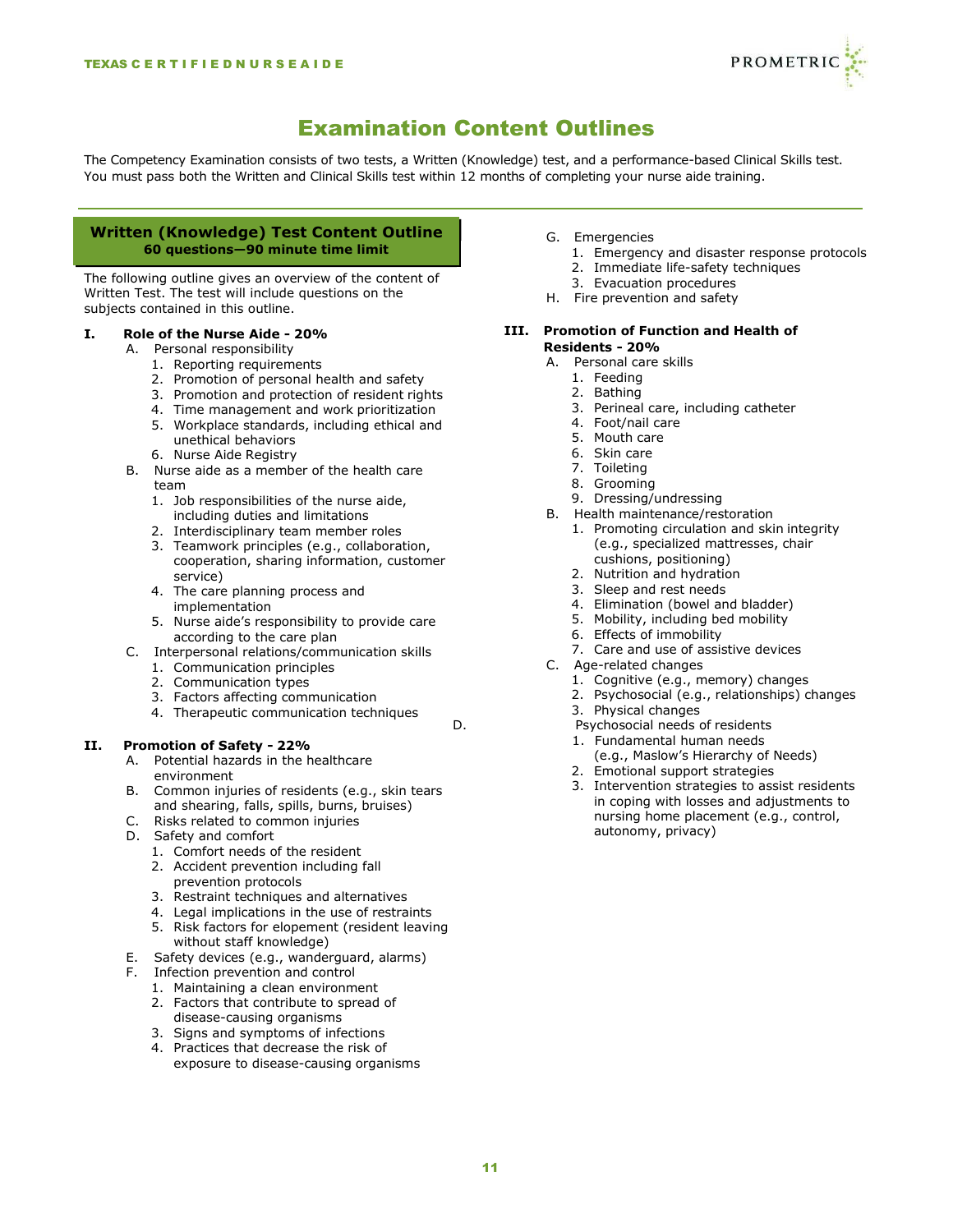

#### **IV. Basic Nursing Care Provided by the Nurse Aide - 24%**

- A. Routine, chronic, non-life threatening situations
	- 1. Observation and reporting of physical changes
	- 2. Observation and reporting of behavioral changes
- B. Acute emergency situations
	- 1. Chest pain
	- 2. Cardiac arrest
	- 3. Respiratory distress
	- 4. Difficulty swallowing
	- 5. Choking/aspirations
	- 6. Vomiting
	- 7. Seizures
	- 8. Changes in mobility, speech, or other potential signs of stroke
	- 9. Diabetic situations
	- 10.Sudden onset of confusion or agitation
	- 11.Changes in level of consciousness
	- 12.Falls
	- 13.Bleeding
	- 14.Burns

# **V. Providing Specialized Care for Residents with Changes in Health - 14 %**

- A. Physical problems
	- 1. Common physical impairments and related care
	- 2. Providing for safety, care, and comfort of residents with physical impairments
	- 3. Impact of impairment on resident safety, care, and comfort
- B. Psychological problems
	- 1. Common psychological impairments and related care (e.g., confusion, anxiety, depression, delirium, phobias, addiction)
	- 2. Special considerations for the safety, care, and comfort of residents with psychological impairments
- C. Care of the dying resident and post-mortem care
	- 1. Grief process
	- 2. Responding to the emotional needs of the resident, other residents, family and caregivers in the grief process
	- 3. Factors influencing responses to grief (e.g., spiritual beliefs, culture, past experience)
	- 4. Physical changes and needs as death approaches
	- 5. Post-mortem care procedures

# **Clinical Skills**

The following is a list of the clinical skills that you may be asked to perform during the Clinical Skills test. A checklist for these skills may be found online at **[www.prometric.com/nurseaide/la.](http://www.prometric.com/nurseaide/la)**

**Handwashing Note:** Your handwashing technique is evaluated at the beginning of the test. This skill is not prompted, which means you will not be told to wash your hands. Nursing aides are expected to know to wash their hands before and after physical contact (touching) with the resident.

# **I. Clinical Skills List**

- A. Ambulate the resident using a transfer/gait belt
- B. Assist resident needing to use a bedpan<br>C. Change bed linen while the resident rem
- Change bed linen while the resident remains in bed
- D. Change resident's position to a supported side-lying position
- E. Dress a resident who has a weak arm
- F. Empty contents of resident's urinary drainage bag, and measure and record urine output on an Intake and Output (I&O) form
- G. Feed a resident who is sitting in a chair
- H. Measure and record a resident's radial pulse
- I. Measure and record a resident's respirations
- J. Provide catheter care to a female resident who has an indwelling urinary catheter
- K. Provide foot care to a resident who is sitting in a chair
- L. Provide mouth care to a resident who has a denture
- M. Provide mouth care to a resident who has teeth
- N. Provide perineal care to a female resident who is incontinent of urine
- O. Provide resident hand and nail care
- P. Provide resident a partial bed bath and back rub
- Q. Provide resident with passive range of motion (ROM) exercises to one elbow and wrist
- R. Provide resident with passive range of motion (ROM) exercises to one shoulder
- S. Provide resident with passive range of motion (ROM) exercises to one hip, knee, and ankle
- T. Transfer the resident from the bed into a wheelchair using a pivot technique and a transfer/gait belt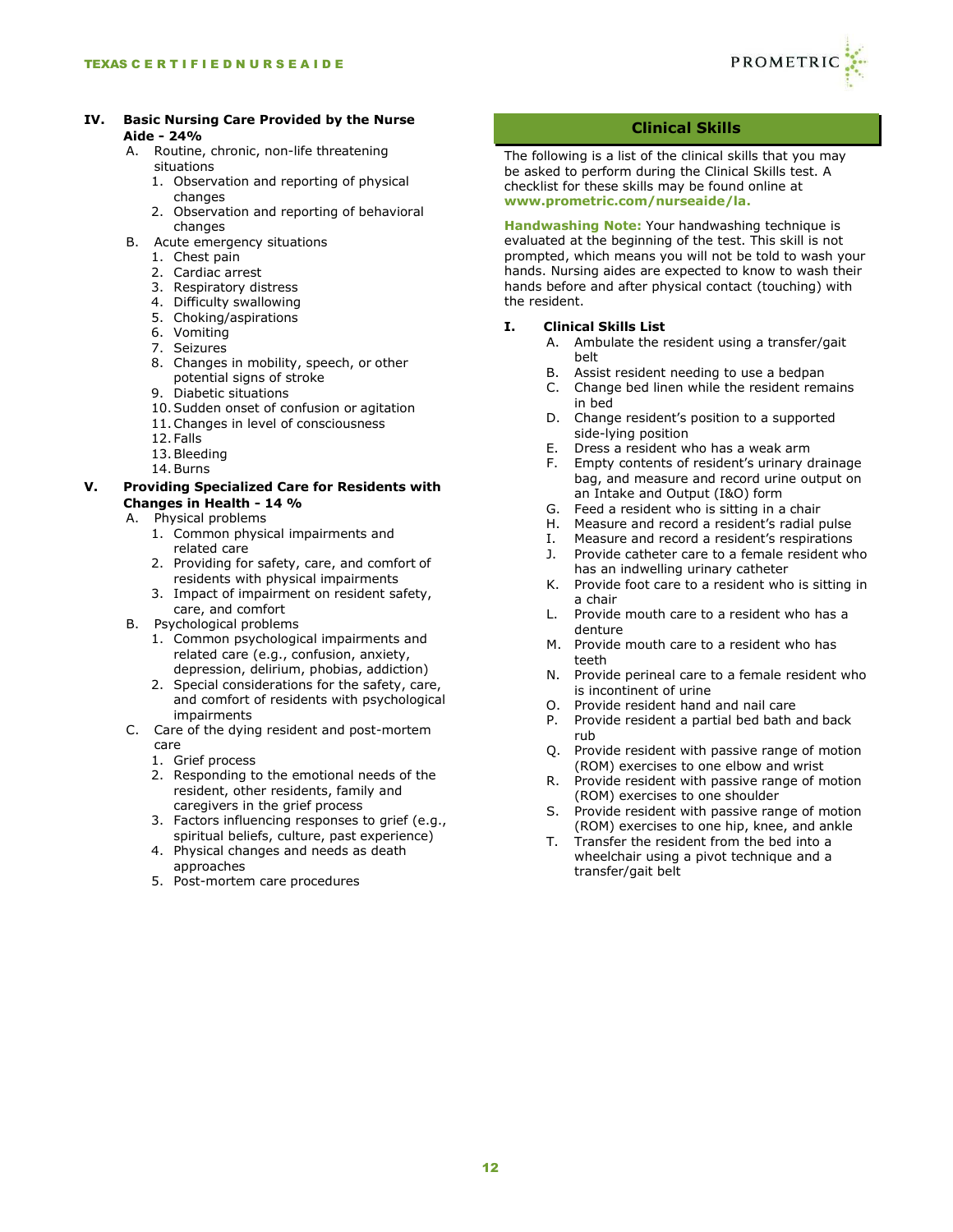

# Nurse Aide Certification Sample Test

**Notice:** This Sample Test is provided as a courtesy to individuals who are preparing to take a Prometric Nurse Aide Competency Examination. You are reminded that how well you do on these practice questions, does not predict results on your actualexamination.

**Directions:** This test contains 50 questions. Each question has four suggested answers, (A), (B), (C) or (D). For each question, choose the ONE that best answers it.

- 1. A resident often carries a doll with her, treating it like her baby. One day she is wandering around crying that she can't find her baby. The nurse aide should
	- (A) ask the resident where she last had the doll.
	- (B) ask the activity department if they have any other dolls.
	- (C) offer comfort to the resident and help her look for her baby.
	- (D) let the other staff know the resident is very confused and should be watched closely.
- 2. A nurse aide is asked to change a urinary drainage bag attached to an indwelling urinary catheter. The nurse aide has never done this before. The best response by the nurse aide is to
	- (A) change the indwelling catheter at the same time.
	- (B) ask another nurse aide to change the urinary drainage bag.
	- (C) change the bag asking for help only if the nurse aide has problems.
	- (D) ask a nurse to watch the nurse aide change the bag since it is the first time.
- 3. Before feeding a resident, which of the following is the best reason to wash the resident's hands?
	- (A) The resident may still touch his/her mouth or food.
	- (B) It reduces the risk of spreading airborne diseases.
	- (C) It improves resident morale and appetite.
	- (D) The resident needs to keep meal routines.
- 4. Which of the following is a job task performed by the nurse aide?
	- (A) Participating in resident care planning conferences
	- (B) Taking a telephone order from a physician
	- (C) Giving medications to assigned residents
	- (D) Changing sterile wound dressings
- 5. Which of the following statements is true about range of motion (ROM) exercises?
	- (A) Done just once a day
	- (B) Help prevent strokes and paralysis
	- (C) Require at least ten repetitions of each exercise
	- (D) Are often performed during ADLs such as bathing or dressing
- 6. While the nurse aide tries to dress a resident who is confused, the resident keeps trying to grab a hairbrush. The nurse aide should
	- (A) put the hairbrush away and out of sight.
	- (B) give the resident the hairbrush to hold.
	- (C) try to dress the resident more quickly.
	- (D) restrain the resident's hand.
- 7. A resident who is lying in bed suddenly becomes short of breath. After calling for help, the nurse aide's next action should be to
	- (A) ask the resident to take deep breaths.
	- (B) take the resident's vital signs.
	- (C) raise the head of the bed.
	- (D) elevate the resident's feet.
- 8. A resident who has cancer is expected to die within the next couple of days. Nursing care for this resident should focus on
	- (A) helping the resident through the stages of grief.
	- (B) providing for the resident's comfort.
	- (C) keeping the resident's care routine, such as for bathing.
	- (D) giving the resident a lot of quiet time and privacy.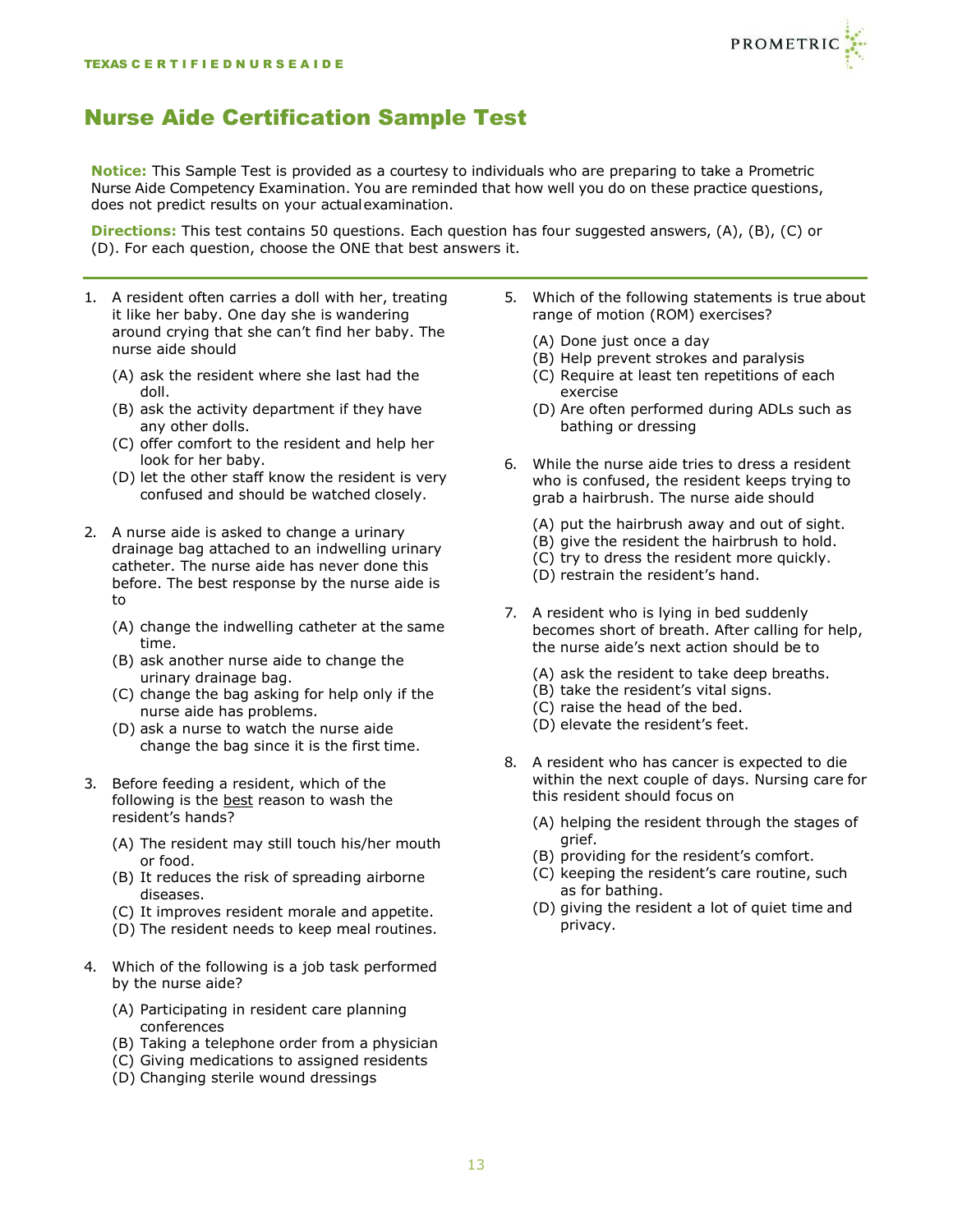- 9. While giving a bedbath, the nurse aide hears the alarm from a nearby door suddenly go off. The nurse aide should
	- (A) wait a few minutes to see if the alarm stops.
	- (B) report the alarm to the charge nurse immediately.
	- (C) make the resident being bathed safe and go check the door right away.
	- (D) stop the bedbath and go check on the location of all assigned residents.
- 10. Gloves should be worn for which of the following procedures?
	- (A) Emptying a urinary drainage bag
	- (B) Brushing a resident's hair
	- (C) Ambulating a resident
	- (D) Feeding a resident
- 11. When walking a resident, a gait or transfer belt is often
	- (A) worn around the nurse aide's waist for back support.
	- (B) used to keep the resident positioned properly in the wheelchair.
	- (C) used to help stand the resident, and then removed before walking.
	- (D) put around the resident's waist to provide a way to hold onto the resident.
- 12. Which of the following statements is true about residents who are restrained?
	- (A) They are at greater risk for developing pressure sores.
	- (B) They are at lower risk of developing pneumonia.
	- (C) Their posture and alignment are improved.
	- (D) They are not at risk for falling.
- 13. A resident has diabetes. Which of the following is a common sign of a low blood sugar?
	- (A) Fever
	- (B) Shakiness
	- (C) Thirst
	- (D) Vomiting
- 14. When providing foot care to a resident it is important for the nurse aide to
	- (A) remove calluses and corns.
	- (B) check the feet for skin breakdown.
	- (C) keep the water cool to prevent burns.
	- (D) apply lotion, including between the toes.
- 15. When feeding a resident, frequent coughing can be a sign the resident is
	- (A) choking.
	- (B) getting full.
	- (C) needs to drink more fluids.
	- (D) having difficulty swallowing.
- 16. When a person is admitted to the nursing home, the nurse aide should expect that the resident will
	- (A) have problems related to incontinence.
	- (B) require a lot of assistance with personal care.
	- (C) experience a sense of loss related to the life change.
	- (D) adjust more quickly if admitted directly from the hospital.
- 17. A resident gets dressed and comes out of his room wearing shoes that are from two different pairs. The nurse aide should
	- (A) tease the resident by complimenting the resident's sense of style.
	- (B) ask if the resident realizes that the shoes do not match.
	- (C) remind the resident that the nurse aide can dress the resident.
	- (D) ask if the resident lost some of his shoes.
- 18. A resident's wife recently died. The resident is now staying in his room all the time and eating very little. The best response by the nurse aide is to
	- (A) remind the resident to be thankful for the years he shared with his wife.
	- (B) tell the resident that he needs to get out of his room at least once a day.
	- (C) understand the resident is grieving and give him chances to talk.
	- (D) avoid mentioning his wife when caring for him.
- 19. When a resident refuses a bedbath, the nurse aide should
	- (A) offer the resident a bribe.
	- (B) wait awhile and then ask the resident again.
	- (C) remind the resident that people who smell don't have friends.
	- (D) tell the resident that nursing home policy requires daily bathing.

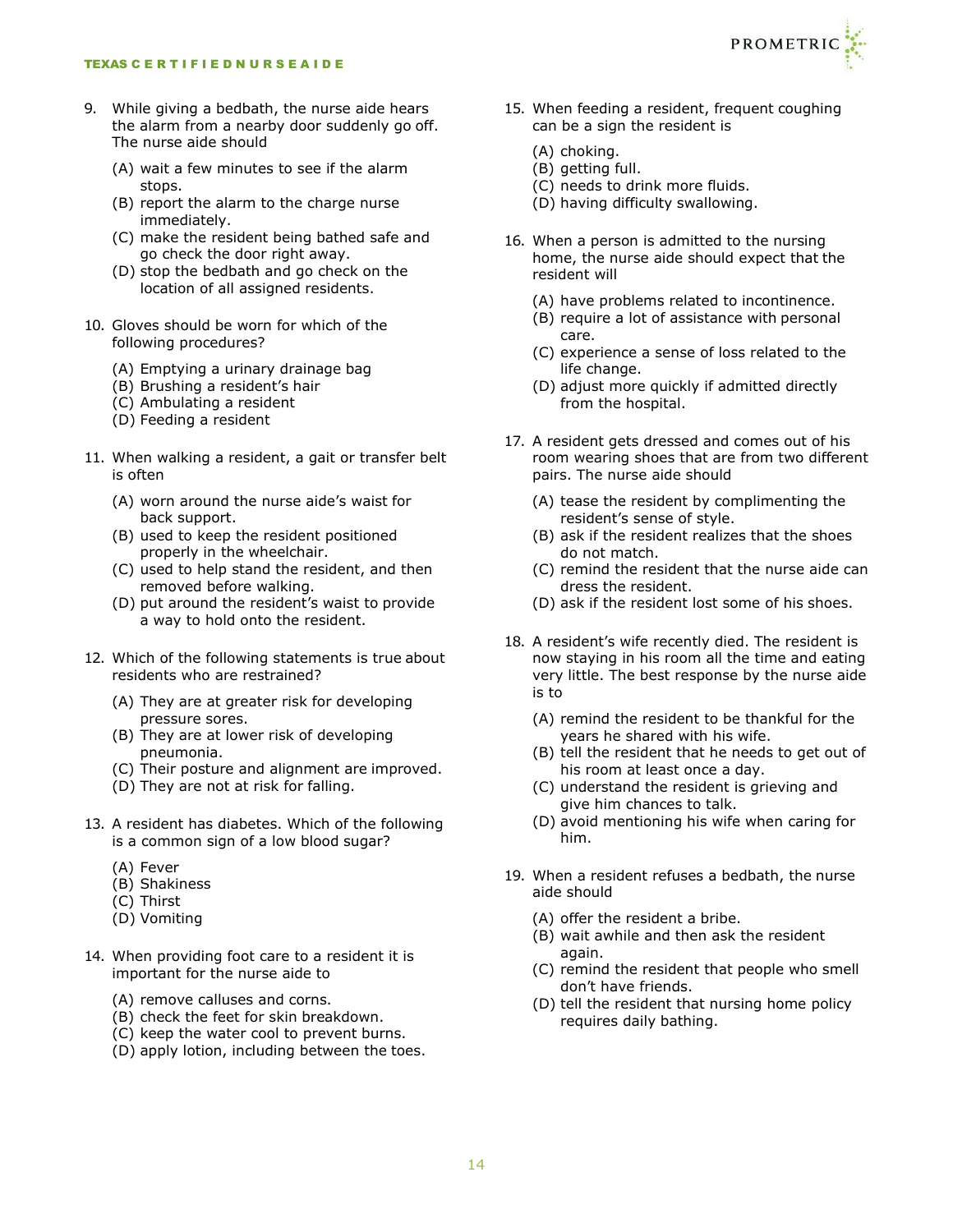- 20. When a resident is combative and trying to hit the nurse aide, it is important for the nurse aide to
	- (A) show the resident that the nurse aide is in control.
	- (B) call for help to make sure there are witnesses.
	- (C) explain that if the resident is not calm a restraint may be applied.
	- (D) step back to protect self from harm while speaking in a calm manner.
- 21. During lunch in the dining room, a resident begins yelling and throws a spoon at the nurse aide. The best response by the nurse aide is to
	- (A) remain calm and ask what is upsetting the resident.
	- (B) begin removing all the other residents from the dining room.
	- (C) scold the resident and ask the resident to leave the dining room immediately.
	- (D) remove the resident's plate, fork, knife, and cup so there is nothing else to throw.
- 22. Which of the following questions asked to the resident is most likely to encourage conversation?
	- (A) Are you feeling tired today?
	- (B) Do you want to wear this outfit?
	- (C) What are your favorite foods?
	- (D) Is this water warm enough?
- 23. When trying to communicate with a resident who speaks a different language than the nurse aide, the nurse aide should
	- (A) use pictures and gestures.
	- (B) face the resident and speak softly when talking.
	- (C) repeat words often if the resident does not understand.
	- (D) assume when the resident nods his/her head that the message is understood.
- 24. While walking down the hall, a nurse aide looks into a resident's room and sees another nurse aide hitting a resident. The nurse aide is expected to
	- (A) contact the state agency that inspects the nursing facility.
	- (B) enter the room immediately to provide for the resident's safety.
	- (C) wait to confront the nurse aide when he/she leaves the resident's room.
	- (D) check the resident for any signs of injury after the nurse aide leaves the room.



- 25. Before touching a resident who is crying to offer comfort, the nurse aide should consider
	- (A) the resident's recent vital signs.
	- (B) the resident's cultural background.
	- (C) whether the resident has been sad recently.
	- (D) whether the resident has family that visits routinely.
- 26. When a resident is expressing anger, the nurse aide should
	- (A) correct the resident's misperceptions.
	- (B) ask the resident to speak in a kinder tone.
	- (C) listen closely to the resident's concerns.
	- (D) remind the resident that everyone gets angry.
- 27. When giving a backrub, the nurse aide should
	- (A) apply lotion to the back directly from the bottle.
	- (B) keep the resident covered as much as possible.
	- (C) leave extra lotion on the skin when completing the procedure.
	- (D) expect the resident to lie on his/her stomach.
- 28. A nurse aide finds a resident looking in the refrigerator at the nurses' station at 5 a.m. The resident, who is confused, explains he needs breakfast before he leaves for work. The best response by the nurse aide is to
	- (A) help the resident back to his room and into bed.
	- (B) ask the resident about his job and if he is hungry.
	- (C) tell him that residents are not allowed in the nurses' station.
	- (D) remind him that he is retired from his job and in a nursing home.
- 29. Which of the following is true about caring for a resident who wears a hearing aid?
	- (A) Apply hairspray after the hearing aid is in place.
	- (B) Remove the hearing aid before showering.
	- (C) Clean the earmold and battery case with water daily, drying completely.
	- (D) Replace batteries weekly.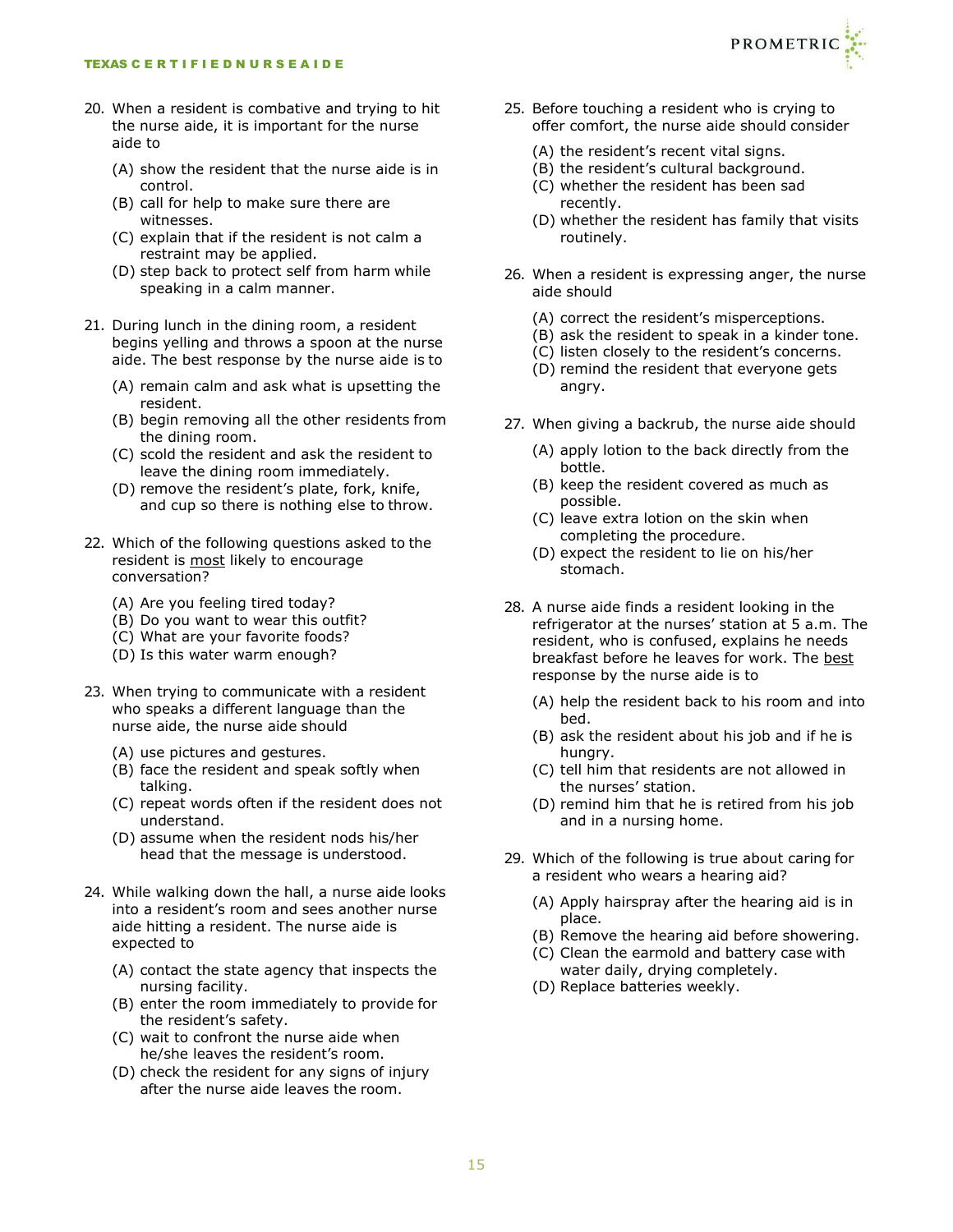- 30. Residents with Parkinson's disease often require assistance with walking because they
	- (A) become confused and forget how to take steps without help.
	- (B) have poor attention skills and do not notice safety problems.
	- (C) have visual problems that require special glasses.
	- (D) have a shuffling walk and tremors.
- 31. A resident who is inactive is at risk of constipation. In addition to increased activity and exercise, which of the following actions helps to prevent constipation?
	- (A) Adequate fluid intake
	- (B) Regular mealtimes
	- (C) High protein diet
	- (D) Low fiber diet
- 32. A resident has an indwelling urinary catheter. While making rounds, the nurse aide notices that there is no urine in the drainage bag. The nurse aide should first
	- (A) ask the resident to try urinating.
	- (B) offer the resident fluid to drink.
	- (C) check for kinks in the tubing.
	- (D) obtain a new urinary drainage bag.
- 33. A resident who is incontinent of urine has an increased risk of developing
	- (A) dementia.
	- (B) urinary tract infections.
	- (C) pressure sores.
	- (D) dehydration.
- 34. When cleansing the genital area during perineal care, the nurse aide should
	- (A) cleanse the penis with a circular motion starting from the base and moving toward the tip.
	- (B) replace the foreskin when pushed back to cleanse an uncircumcised penis.
	- (C) cleanse the rectal area first, before cleansing the genital area.
	- (D) use the same area on the washcloth for each washing and rinsing stroke for a female resident.
- 35. Which of the following is considered a normal age-related change?
	- (A) Dementia
	- (B) Contractures
	- (C) Bladder holding less urine
	- (D) Wheezing when breathing
- 36. A resident is on a bladder retraining program. The nurse aide can expect the resident to
	- (A) have a fluid intake restriction to prevent sudden urges to urinate.
	- (B) wear an incontinent brief in case of an accident.
	- (C) have an indwelling urinary catheter.
	- (D) have a schedule for toileting.
- 37. A resident who has stress incontinence
	- (A) will have an indwelling urinary catheter.
	- (B) should wear an incontinent brief at night.
	- (C) may leak urine when laughing or coughing.
	- (D) needs toileting every 1-2 hours throughout the day.
- 38. The doctor has told the resident that his cancer is growing and that he is dying. When the resident tells the nurse aide that there is a mistake, the nurse aide should
	- (A) understand that denial is a normal reaction.
	- (B) remind the resident the doctor would not lie.
	- (C) suggest the resident ask for more tests.
	- (D) ask if the resident is afraid of dying.
- 39. A slipknot is used when securing a restraint so that
	- (A) the restraint cannot be removed by the resident.
	- (B) the restraint can be removed quickly when needed.
	- (C) body alignment is maintained while wearing the restraint.
	- (D) it can be easily observed whether the restraint is applied correctly.
- 40. When using personal protective equipment (PPE) the nurse aide correctly follows Standard Precautions when wearing
	- (A) double gloves when providing perineal care to a resident.
	- (B) a mask and gown while feeding a resident that coughs.
	- (C) gloves to remove a resident's bedpan.
	- (D) gloves while ambulating a resident.
- 41. To help prevent resident falls, the nurse aide should
	- (A) always raise siderails when any resident is in his/her bed.
	- (B) leave residents' beds at the lowest level when care is complete.
	- (C) encourage residents to wear larger-sized, loose-fitting clothing.
	- (D) remind residents who use call lights that they need to wait patiently for staff.

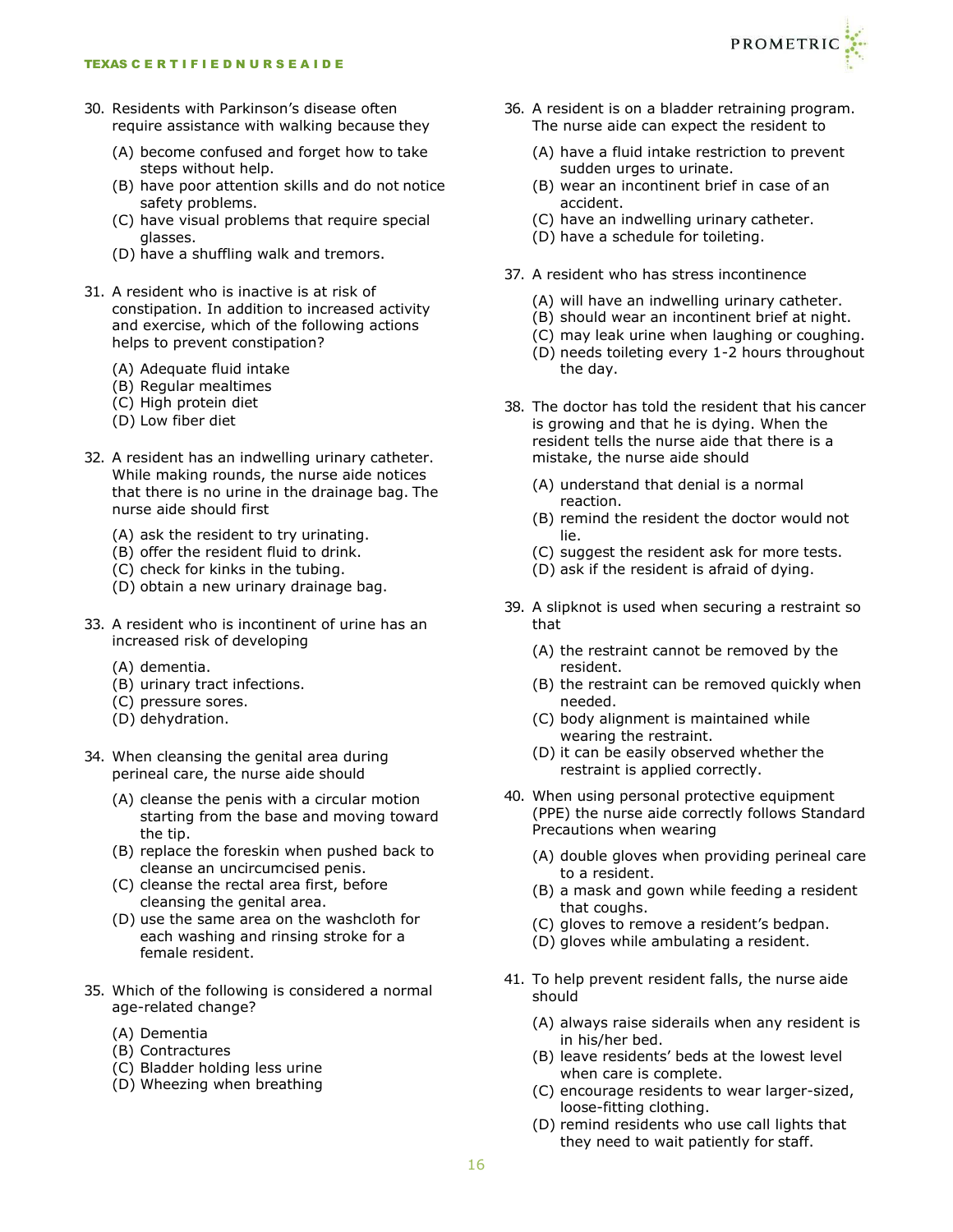- 42. As the nurse aide begins his/her assignment, which of the following should the nurse aide do first?
	- (A) Collect linen supplies for the shift
	- (B) Check all the nurse aide's assigned residents
	- (C) Assist a resident that has called for assistance to get off the toilet
	- (D) Start bathing a resident that has physical therapy in one hour
- 43. Which of the following would affect a nurse aide's status on the state's nurse aide registry and also cause the nurse aide to be ineligible to work in a nursing home?
	- (A) Having been terminated from another facility for repeated tardiness
	- (B) Missing a mandatory infection control inservice training program
	- (C) Failing to show for work without calling to report the absence
	- (D) Having a finding for resident neglect
- 44. To help prevent the spread of germs between patients, nurse aides should
	- (A) wear gloves when touching residents.
	- (B) hold supplies and linens away from their uniforms.
	- (C) wash hands for at least two minutes after each resident contact.
	- (D) warn residents that holding hands spreads germs.
- 45. When a sink has hand-control faucets, the nurse aide should use
	- (A) a paper towel to turn the water on.
	- (B) a paper towel to turn the water off.
	- (C) an elbow, if possible, to turn the faucet controls on and off.
	- (D) bare hands to turn the faucet controls both on and off.
- 46. When moving a resident up in bed who is able to move with assistance, the nurse aide should
	- (A) position self with knees straight and bent at waist.
	- (B) use a gait or transfer belt to assist with the repositioning.
	- (C) pull the resident up holding onto one side of the drawsheet at a time.
- (D) bend the resident's knees and ask the resident to push with his/her feet.



- 47. The resident's weight is obtained routinely as a way to check the resident's
	- (A) growth and development.
	- (B) adjustment to the facility.
	- (C) nutrition and health.
	- (D) activity level.
- 48. Which of the following is a right that is included in the Resident's Bill of Rights?
	- (A) To have staff available that speak different languages on each shift
	- (B) To have payment plan options that are based on financial need
	- (C) To have religious services offered at the facility daily
	- (D) To make decisions and participate in own care
	- 49. Which of the following, if observed as a sudden change in the resident, is considered a possible warning sign of a stroke?
		- (A) Dementia
		- (B) Contractures
		- (C) Slurred speech
		- (D) Irregular heartbeat
	- 50. Considering the resident's activity, which of the following sets of vital signs should be reported to the charge nurse immediately?

| (A) Resting:                | $98.6^{\circ} - 98 - 32$ |
|-----------------------------|--------------------------|
| (B) After eating:           | $97.0^{\circ} - 64 - 24$ |
| (C) After walking exercise: | $98.2^{\circ} - 98 - 28$ |

(D) While watching television: 98.8°-72-14

| <b>Answer Key</b> |          |          |          |  |  |
|-------------------|----------|----------|----------|--|--|
| 1 – C             | 14 – B   | $27 - B$ | $39 - B$ |  |  |
| $2 - D$           | 15 – D   | $28 - B$ | $40 - C$ |  |  |
| $3 - A$           | $16 - C$ | $29 - B$ | $41 - B$ |  |  |
| $4 - A$           | $17 - B$ | $30 - D$ | $42 - C$ |  |  |
| $5 - D$           | $18 - C$ | $31 - A$ | $43 - D$ |  |  |
| $6 - B$           | $19 - B$ | $32 - C$ | $44 - B$ |  |  |
| $7 - C$           | $20 - D$ | $33 - C$ | $45 - B$ |  |  |
| $8 - B$           | $21 - A$ | $34 - B$ | $46 - D$ |  |  |
| $9 - C$           | $22 - C$ | $35 - C$ | $47 - C$ |  |  |
| $10 - A$          | $23 - A$ | $36 - D$ | $48 - D$ |  |  |
| $11 - D$          | $24 - B$ | $37 - C$ | $49 - C$ |  |  |
| $12 - A$          | $25 - B$ | $38 - A$ | $50 - A$ |  |  |
| $13 - B$          | $26 - C$ |          |          |  |  |